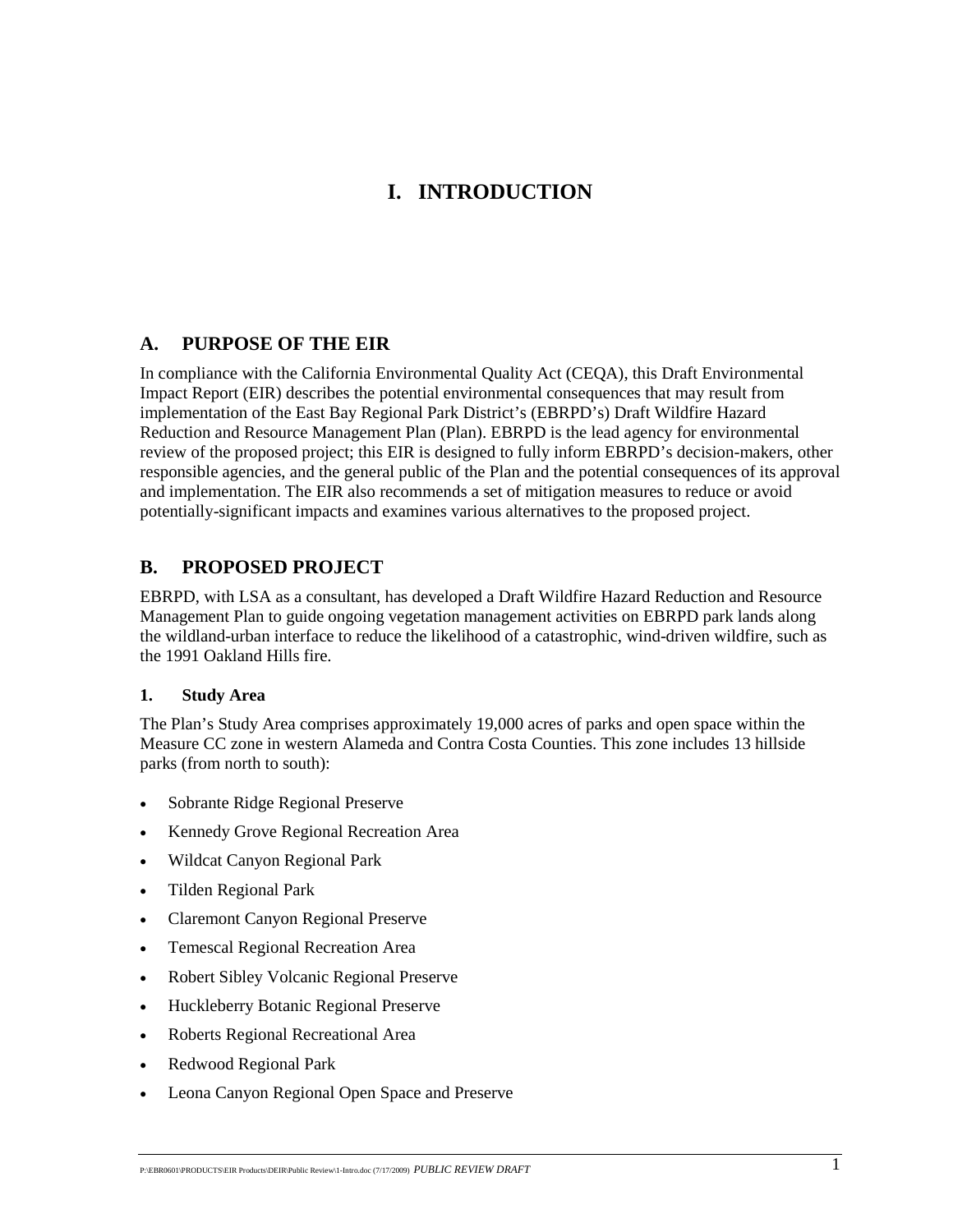- Anthony Chabot Regional Park, and
- Lake Chabot Regional Park.

Also included in the Study Area are seven shoreline parks (from north to south):

- Point Pinole Regional Shoreline
- Miller/Knox Regional Shoreline
- Brooks Island Regional Shoreline
- Eastshore State Park
- Middle Harbor Shoreline Park
- Robert W. Crown Memorial State Beach, and
- Martin Luther King Jr. Regional Shoreline.

The Study Area's hillside parks straddle the East Bay Hills in an elongated band of approximately 26 miles in length and up to 2.5 miles in width. The shoreline parks are located along the San Francisco Bay within the City of Richmond in the north to the City of Oakland in the south. While the Study Area for the Plan includes the 13 hillside parks and seven shoreline parks listed previously, the main focus of the Plan is on the wildland-urban interface along the western edge of the East Bay hill parks and the shoreline parks of Point Pinole and Miller/Knox, where wildfire hazards and fuel loads are present.

#### **2. Plan Purpose and Goals**

EBRPD has determined that there are areas of high hazard fuels within the Study Area that have significant potential to produce or conduct a devastating wildfire, and action is needed to reduce the risk of a fast-moving wildland fire emerging from or moving through the parklands and igniting residential neighborhoods and other structures and facilities adjacent to the parks. Similarly, the potential also exists for fires starting on and moving from adjacent non-park lands through high hazard fuels and causing unacceptable damage to EBRPD facilities and resources.

The purpose of the Plan is to reduce the risks from wildfires in identified high hazard areas on EBRPD parklands through fuel reduction actions that are conducted in a manner that mitigates adverse environmental effects and implements resource and habitat management goals. The Plan is not a technical manual for habitat restoration, but rather provides basic guidelines for protecting environmental values, enhancing habitat, restoring native vegetation and setting priorities for treatments while reducing wildfire hazards. The Plan provides specific goals, objectives, guidelines, and best management practices (BMPs) to inform and guide wildfire hazard reduction and resource management activities that will be carried out by EBRPD and its contractors.

Specific goals that have been established by EBRPD for the Plan include the following:

- Reduce fire hazards on District-owned lands in the East Bay's wildland-urban interface to an acceptable level.
- Maintain and enhance ecological values for plant and wildlife habitat consistent with fire reduction goals.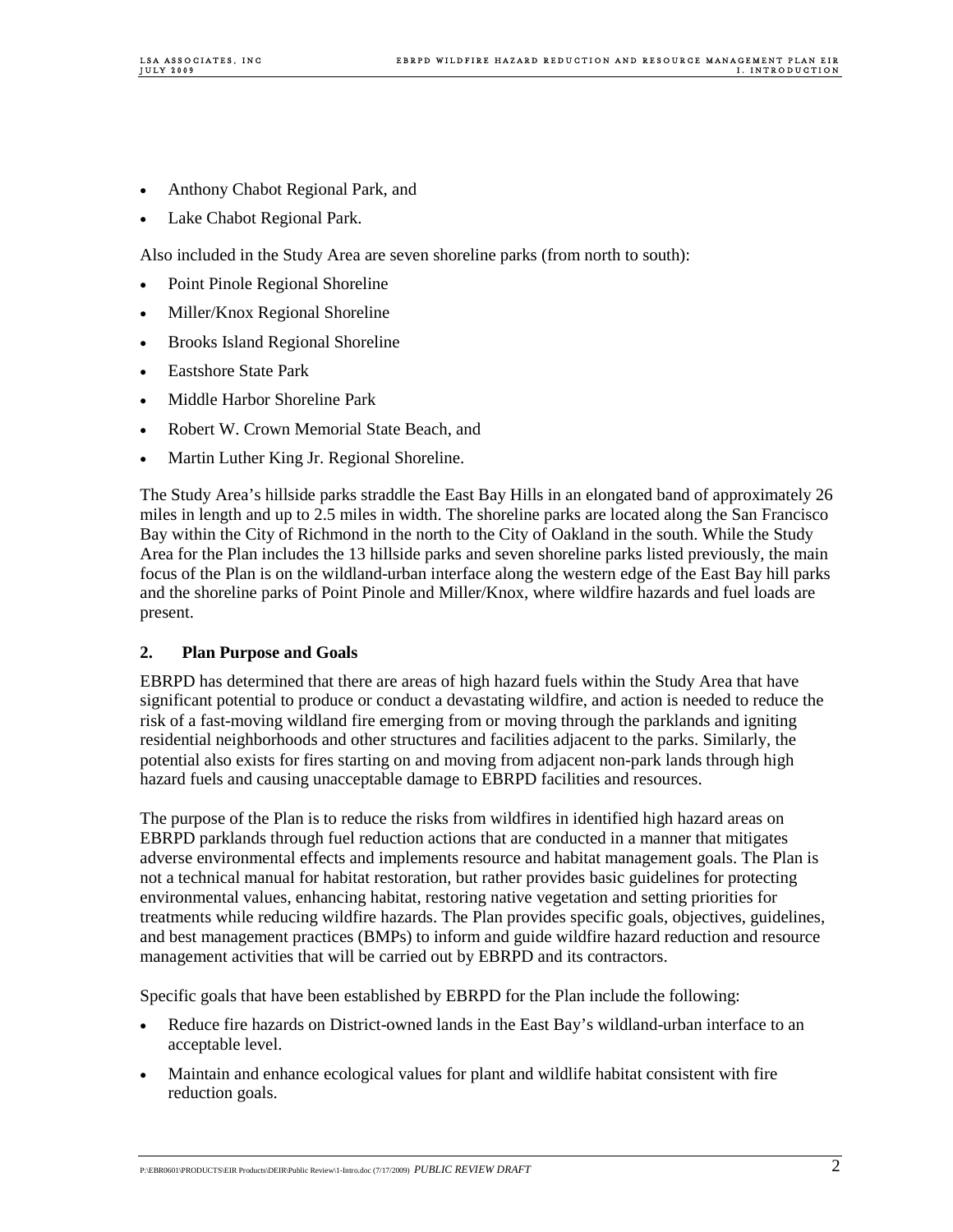- Preserve aesthetic landscape values for park users and neighboring communities.
- Provide a vegetation management plan which is cost-effective and both financially and environmentally sustainable to EBRPD on an on-going basis.

## **C. EIR SCOPE**

EBRPD posted at each Study Area Park and circulated a Notice of Preparation (NOP) and an Initial Study that included a list of potential environmental effects that could result from the proposed project. The NOP was published on April 16, 2008, was distributed to local, regional, State and federal agencies, and persons who had expressed interest in the Plan and EIR. The NOP was also posted and the Initial Study made available at each Park within the Study Area.

A public scoping session was held on May 7, 2008. Comments received by EBRPD on the NOP were taken into account during the preparation of the EIR. The NOP, Initial Study and written comments received on the NOP are included in Appendix A.

### **1. Topics Addressed in This EIR**

This Draft EIR focuses on the areas of concern identified in the NOP and comments received on the NOP. The following environmental topics are addressed in this EIR:

- A. Land Use and Planning Policy
- B. Biological Resources
- C. Geology, Soils, and Seismicity
- D. Hydrology and Water Quality
- E. Cultural and Paleontological Resources
- F. Air Quality and Global Climate Change
- G. Noise
- H. Hazards and Hazardous Materials
- I. Visual Resources

Chapter VI, CEQA-Required Assessment Conclusions, provides an analysis of potential cumulative effects of the project for each environmental topic.

### **2. Topics Not Addressed in This EIR**

The following seven topics were considered in the Initial Study but not addressed in this EIR because it was determined that the project would not cause significant impacts related to these topics: agricultural resources, mineral resources, population and housing, public services, recreation, transportation, and utilities.

**a. Agricultural Resources.** Although portions of some parks within the Study Area are currently categorized as Grazing Land by the Farmland Mapping and Monitoring Program, there are no areas of designated "Farmland" located in or adjacent to the Study Area. Implementation of the Plan would not convert Prime Farmland, Unique Farmland, or Farmland of Statewide Importance to a nonagricultural use. In addition, none of the parks within the Study Area or any of the land adjacent to the parks is zoned for agricultural use; as such, implementation of the Plan would not conflict with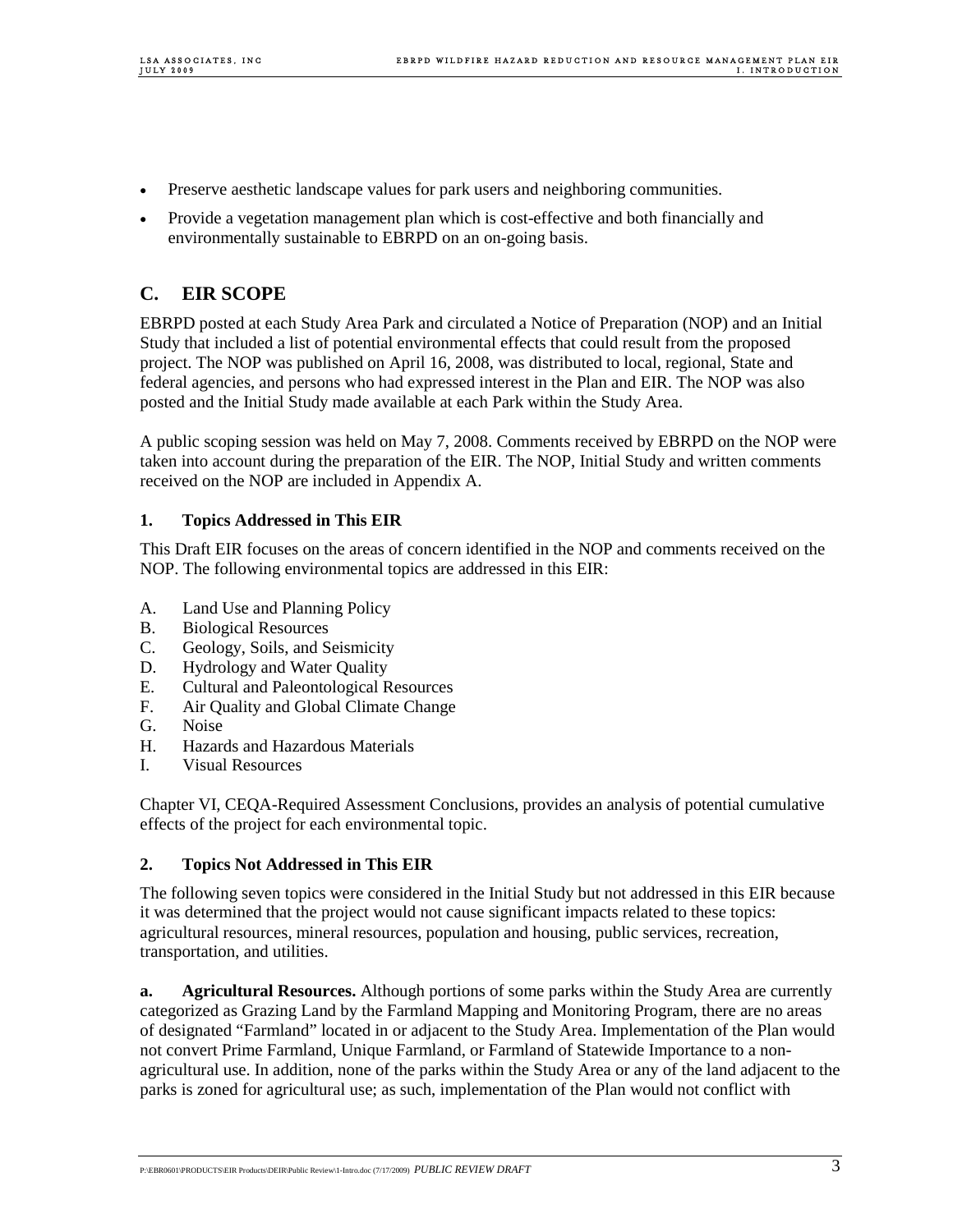existing zoning for agricultural uses or Williamson Act contracts. As a result, impacts on agricultural resources would be less than significant and are not further analyzed in this EIR.

**b.** Mineral Resources. The purpose of the Plan is to reduce the risk of wildfire in identified high hazard areas through fuel reduction activities to be undertaken by EBRPD. The vegetation management actions proposed as part of the Plan would not result in the loss of availability of a known mineral resource that would be of value to the region and the residents of the State, or in the loss of availability of a locally-important mineral resource recovery site delineated on a local general plan. As a result, impacts on mineral resources would be less than significant and, as such, are not further analyzed in this EIR.

**c. Population and Housing.** While there are a very limited number of residences used primarily by District staff located within the parks within the Study Area (approximately 14 residences), implementation of the fuel reduction activities identified in the Plan would not displace the residents living within these structures. Rather, the purpose of activities undertaken as part of the Plan is to limit the future displacement of residents within and adjacent to the parks as the result of a catastrophic wildland fire. Therefore, implementation of the Plan would not result in the displacement of substantial numbers of existing residents, necessitating the replacement of housing elsewhere. As a result, impacts on population and housing would be less than significant and, as such, are not further analyzed in this EIR.

**d. Public Services.** The Plan does not propose the construction of new or altered government facilities, and no additional governmental facilities or public services would be required in order to conduct the fuel reduction and vegetation management activities proposed by the Plan. Fire protection and emergency services are provided to the parks in the Study Area by EBRPD and surrounding fire protection districts. The purpose of the Plan is to manage vegetation to reduce the potential for a catastrophic wildfire; while EBRPD staff would manage and conduct the fuel management activities over time, the District has sufficient facilities and offices for the required personnel.

EBRPD and municipal police departments provide police protection services to the Study Area and the surrounding vicinity. Implementation of the fuel reduction activities and resource management projects identified in the Plan would not require additional police protection services such that acceptable service ratios and response times could not be maintained. In addition, because the Plan would not result in any local or regional population increase which would lead to a subsequent increase in student enrollment in public schools, implementation of the Plan would not require the construction of new schools or result in school capacity being exceeded. Therefore, impacts on public services would be less than significant and, as such, are not further analyzed in this EIR.

**e. Recreation.** The Plan does not propose to develop recreational infrastructure, trails, facilities or structures that might increase the use of the regional parks such that substantial physical deterioration of the recreational facilities would occur or be accelerated. The vegetation management activities proposed by the Plan would not in themselves cause an increase in the number of visitors to the parks that would lead to significant adverse effects to the environment. As such, impacts on recreation would be less than significant and are not further analyzed in this EIR.

P:\EBR0601\PRODUCTS\EIR Products\DEIR\Public Review\1-Intro.doc (7/17/2009) *PUBLIC REVIEW DRAFT* 4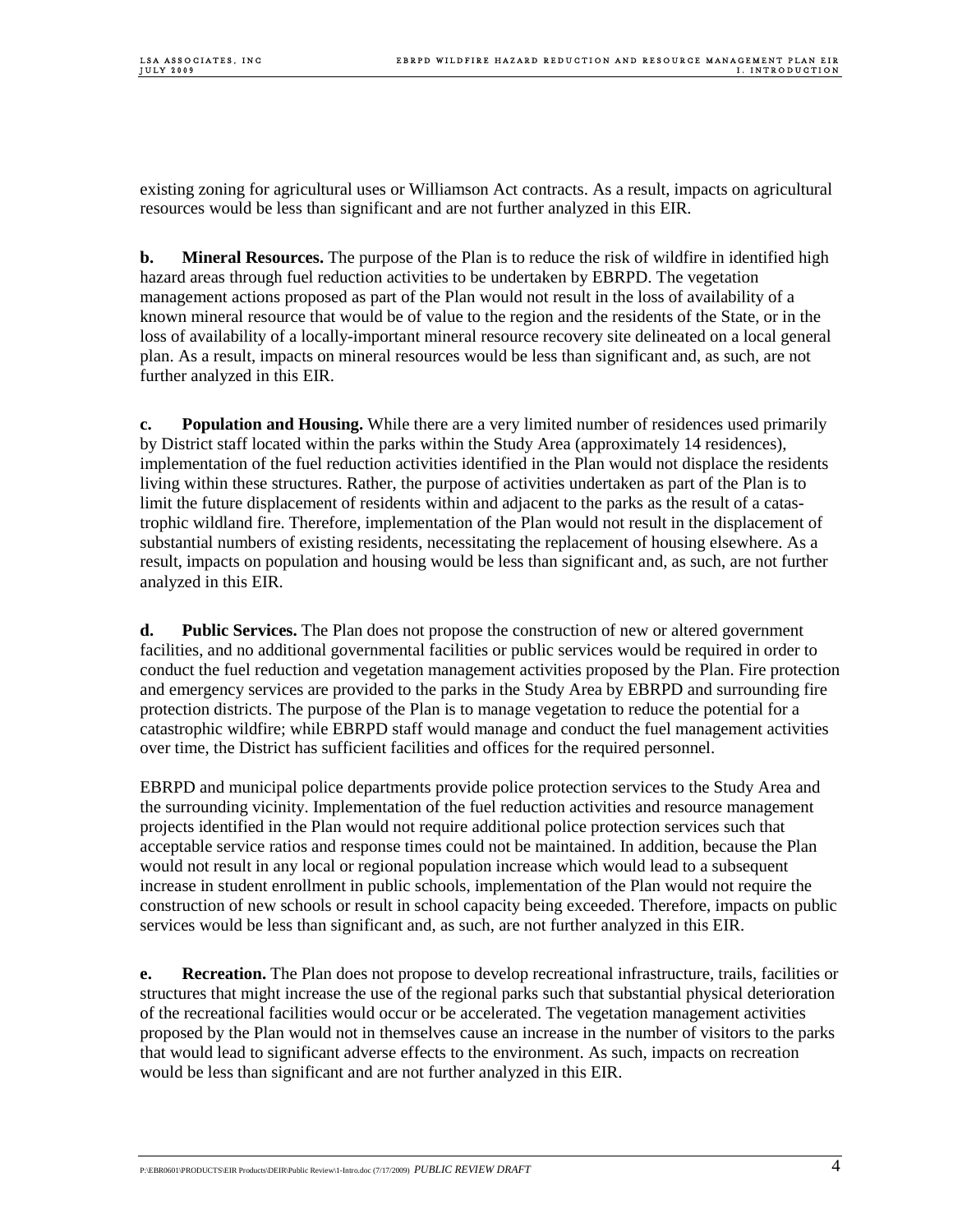**f.** Transportation. The Plan does not include any proposals to construct infrastructure, facilities, or permanent structures that would cause an increase in the number of visitors at the park and a related increase in vehicular trips. Therefore, implementation of the Plan would not cause an increase in traffic which is substantial in relation to the existing traffic load and capacity of the street system. The fuel reduction activities proposed in the Plan may result in temporary circulation impacts while equipment and personnel are transported to locations where fuel reduction activities would occur; however, these disruptions would be short-term in nature. Additionally, these temporary traffic impacts would be less than significant because fuel management activities would not occur throughout all the Study Area parks simultaneously, but would be temporary and occur in sitespecific areas. Therefore, the Plan would not result in impacts to transportation, and as such, will not further be analyzed in this EIR.

**g. Utilities.** The Plan would not result in the construction of any new permanent structures that would generate wastewater, require wastewater treatment, or generate additional storm water runoff, and the fuel reduction strategies proposed under the Plan would not require large amounts of water or produce large amounts of wastewater. As such, the Plan would not require or result in the construction of new water, wastewater treatment, or stormwater drainage facilities or expansion of existing facilities, the construction of which could cause significant environmental effects. In addition, activities implemented as a result of the Plan would include similar waste generation rates to those already realized by management efforts undertaken by EBRPD and its contractors. Therefore, impacts to utilities would be less than significant and are not further analyzed in this EIR.

## **D. REPORT ORGANIZATION**

This EIR is organized into the following chapters:

- *Chapter I Introduction*: Discusses the overall EIR purpose, provides a summary of the proposed action and environmental review process, identifies potentially significant issues and concerns, and summarizes the organization of the EIR.
- *Chapter II Summary*: Provides a summary of the impacts that could result from implementation of the proposed project, and describes mitigation measures recommended to reduce or avoid any potentially-significant impacts.
- *Chapter III Project Description*: Provides a description of the project objectives, project location and Study Area, planning process and background, details of the project itself and the required approval process.
- *Chapter IV Setting, Impacts and Mitigation Measures*: Describes the following for each environmental technical topic: existing conditions (setting), potential environmental impacts and their level of significance, and mitigation measures recommended to mitigate identified impacts. Potential adverse impacts are identified by levels of significance, as follows: less-than-significant impact (LTS), significant impact (S), and significant and unavoidable impact (SU). The significance of each impact is categorized before and after implementation of any recommended mitigation measure(s).
- *Chapter V Alternatives*: Provides an evaluation of two alternatives to the proposed project in addition to the No Project alternative.